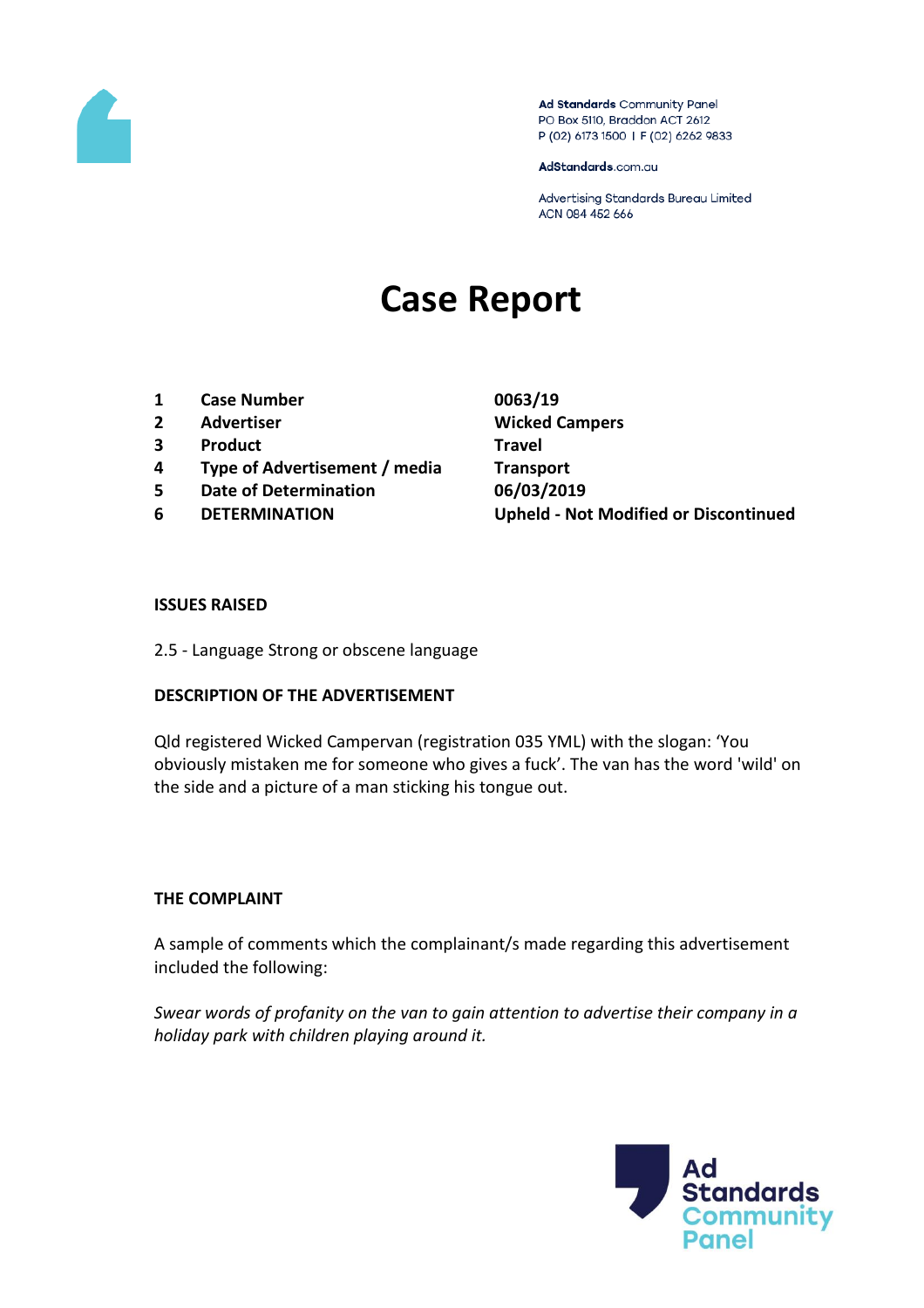

## **THE ADVERTISER'S RESPONSE**

Comments which the advertiser made in response to the complainant/s regarding this advertisement include the following:

*Advertiser did not provide a response.*

## **THE DETERMINATION**

 The Ad Standards Community Panel (the Panel) considered whether this advertisement breaches Section 2 of the AANA Code of Ethics (the Code).

The Panel noted the complainants' concerns that the wording on the vehicle was obscene and offensive.

The Panel viewed the advertisement and noted the advertiser had not provided a response.

The Panel noted that this advertisement features the slogan, "You've obviously mistaken me for someone who gives a fuck" on the back of a Wicked Campers van.

The Panel considered whether the advertisement was in breach of Section 2.5 of the Code. Section 2.5 of the Code states: "Advertising or Marketing Communications shall only use language which is appropriate in the circumstances (including appropriate for the relevant audience and medium). Strong or obscene language shall be avoided".

The Panel noted that it had upheld similar complaints for Wicked Campers 0091/14, 0044/15, 0360/16, 0467/17 and 0543/18 that included the text 'fuck', 'fucking' and 'mother-fucking'. The Panel considered that in the above mentioned cases the word "fuck" and its derivatives were not appropriate for an audience that would include children and that it is a word which most members of the community would consider offensive. The Panel noted the community perceptions research conducted in 2012 which identified that "in terms of advertisement unacceptability, the broader community was in general more conservative than the Board may have anticipated regarding themes of strong language".

The Panel noted that the current advertisement is featured on a vehicle and it is likely that it will be viewed by a broad audience which would include children. Consistent with the decisions above and in consideration of the research the Panel considered that the word "fuck" is a word which most members of the community would